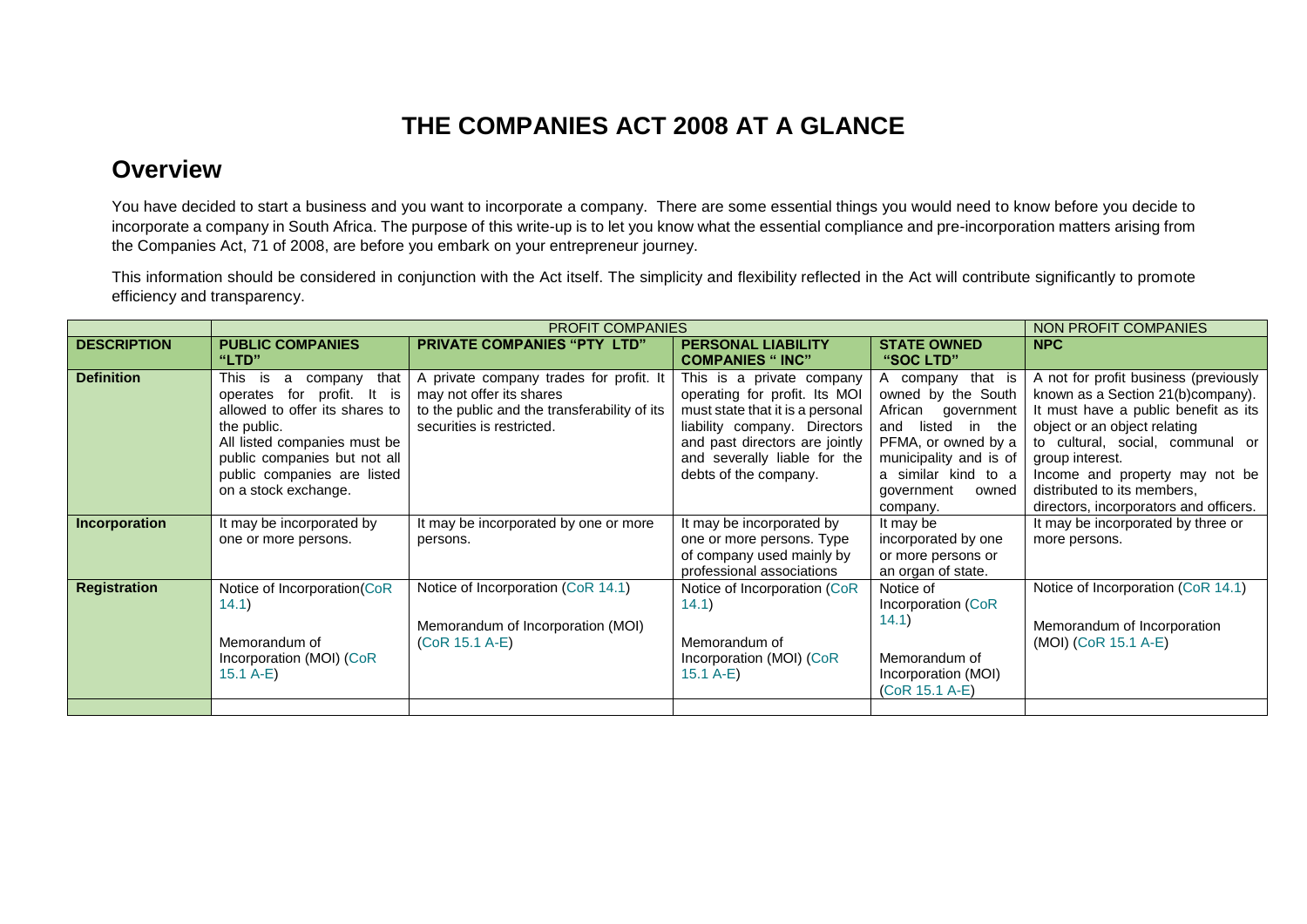|                                              | <b>PROFIT COMPANIES</b>                                                                                                                |                                                                                                                                                                                                                                                                                                                                                                             |                                                                                                                                                                                                                                                                                                   |                                                                                                                                              | NON PROFIT COMPANIES                                                                                                                                                                                                                                                                                                                                                                                                      |
|----------------------------------------------|----------------------------------------------------------------------------------------------------------------------------------------|-----------------------------------------------------------------------------------------------------------------------------------------------------------------------------------------------------------------------------------------------------------------------------------------------------------------------------------------------------------------------------|---------------------------------------------------------------------------------------------------------------------------------------------------------------------------------------------------------------------------------------------------------------------------------------------------|----------------------------------------------------------------------------------------------------------------------------------------------|---------------------------------------------------------------------------------------------------------------------------------------------------------------------------------------------------------------------------------------------------------------------------------------------------------------------------------------------------------------------------------------------------------------------------|
| <b>DESCRIPTION</b>                           | <b>PUBLIC COMPANIES "LTD"</b>                                                                                                          | <b>PRIVATE COMPANIES "PTY LTD"</b>                                                                                                                                                                                                                                                                                                                                          | <b>PERSONAL LIABILITY</b><br><b>COMPANIES " INC"</b>                                                                                                                                                                                                                                              | <b>STATE OWNED</b><br>"SOC LTD"                                                                                                              | <b>NPC</b>                                                                                                                                                                                                                                                                                                                                                                                                                |
| <b>Place of Business</b>                     | Have a registered address<br>(office) within the Republic of<br>South Africa                                                           | Have a registered address (office)<br>within the Republic of South Africa                                                                                                                                                                                                                                                                                                   | Have a registered address<br>(office) within the Republic of<br>South Africa                                                                                                                                                                                                                      | Have a registered<br>address (office) within<br>the Republic of South<br>Africa                                                              | Have a registered address (office)<br>within the Republic of South Africa                                                                                                                                                                                                                                                                                                                                                 |
| <b>Annual Returns</b>                        | Annual return must be filed<br>within 30 business days after<br>the anniversary of the date of<br>incorporation.                       | Annual return must be filed within 30<br>business days after the anniversary of<br>the date of incorporation.                                                                                                                                                                                                                                                               | Annual return must be filed<br>within 30 business days after<br>the anniversary of the date of<br>incorporation.                                                                                                                                                                                  | Annual return must<br>be filed within 30<br>business days after<br>the anniversary of the<br>date of incorporation.                          | Annual return must be filed within<br>30 business days after the<br>anniversary of the date of<br>incorporation.                                                                                                                                                                                                                                                                                                          |
| <b>Annual financial</b><br><b>statements</b> | Financial statements must be<br>prepared within six months of<br>the financial year end and in<br>time to give notice of the AGM       | Financial statements must be<br>prepared within six months of<br>the financial year end.                                                                                                                                                                                                                                                                                    | Financial statements must<br>be prepared within six<br>months of<br>the financial year end                                                                                                                                                                                                        | <b>Financial statements</b><br>must be prepared<br>within six months of<br>the financial year end<br>and must comply with<br>the PFMA        | Financial statements must be<br>prepared within six months of<br>the financial year end                                                                                                                                                                                                                                                                                                                                   |
| <b>Financial year</b>                        | Have a fixed financial year<br>$(s27)$ .                                                                                               | Have a fixed financial year (s27).                                                                                                                                                                                                                                                                                                                                          | Have a fixed financial year<br>$(s27)$ .                                                                                                                                                                                                                                                          | Have a fixed financial<br>year (s27).                                                                                                        | Have a fixed financial year (s27).                                                                                                                                                                                                                                                                                                                                                                                        |
| <b>Changes to</b><br><b>Financial year</b>   | Company may change its<br>financial year end by filing a<br>form CoR25 with the CIPC<br>which must comply with the<br>requirements set | Company may change its financial<br>year end by filing a form CoR25 with<br>the CIPC which must comply with the<br>requirements set                                                                                                                                                                                                                                         | Company may change its<br>financial year end by filing a<br>form CoR25 with the CIPC<br>which must comply with the<br>requirements set                                                                                                                                                            | Company may<br>change its financial<br>year end by filing a<br>form CoR25 with the<br>CIPC which must<br>comply with the<br>requirements set | Company may change its financial<br>year end by filing a form CoR25 with<br>the CIPC which must comply with<br>the requirements set                                                                                                                                                                                                                                                                                       |
| Is an audit<br>compulsory                    | Yes                                                                                                                                    | Yes if<br>the company holds assets for another<br>party in excess of<br>R5 million; or<br>the public interest score is 350<br>$\bullet$<br>or more; or<br>the public interest score is 100<br>$\bullet$<br>or more and the annual<br>financial statements are<br>$\bullet$<br>internally compiled; or<br>it is required by the MOI or by a<br>$\bullet$<br>shareholders' or | Yes if<br>the company holds assets<br>for another party in excess of<br>R5 million; or<br>the public interest<br>$\bullet$<br>score is 350 or more;<br>or<br>the public interest<br>$\bullet$<br>score is 100 or more<br>and the annual<br>financial statements<br>are internally<br>compiled; or | Yes                                                                                                                                          | Yes if:<br>the company holds assets for<br>another party in excess of<br>R5 million; or<br>$\bullet$<br>if it was incorporated by the<br>$\bullet$<br>state, an international entity,<br>foreign state entity or foreign<br>$\bullet$<br>company; or<br>it was incorporated to perform a<br>statutory, regulatory or<br>public function.<br>$\bullet$<br>If an audit is not required, the<br>company must have its annual |